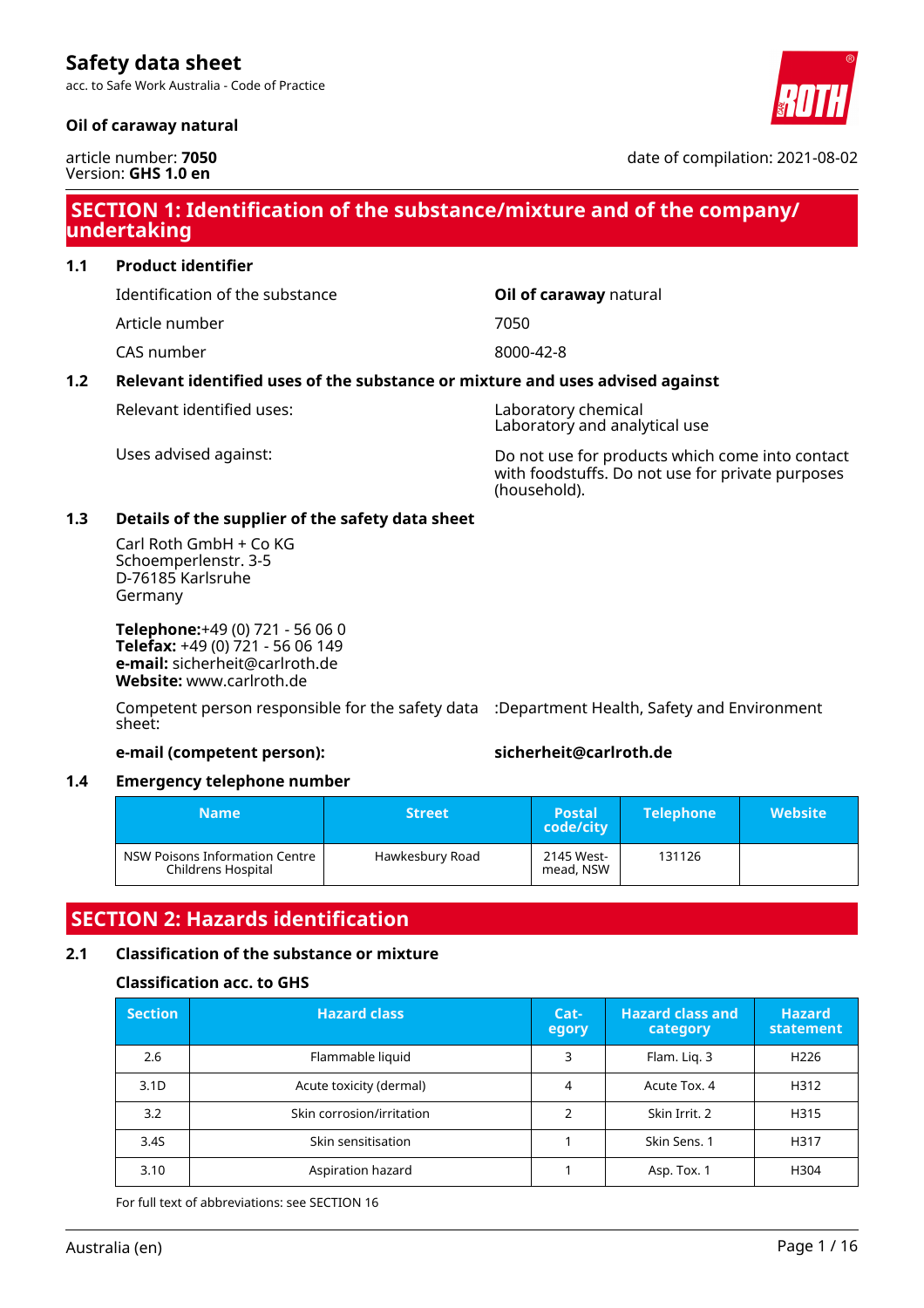acc. to Safe Work Australia - Code of Practice

### **Oil of caraway natural**

#### article number: **7050**



**The most important adverse physicochemical, human health and environmental effects** The product is combustible and can be ignited by potential ignition sources.

**2.2 Label elements**

**Labelling**

**Signal word Danger**

#### **Pictograms**

GHS08



### **Hazard statements**

| H <sub>226</sub><br>H304 | Flammable liquid and vapour<br>May be fatal if swallowed and enters airways |
|--------------------------|-----------------------------------------------------------------------------|
| H312                     | Harmful in contact with skin                                                |
| H315                     | Causes skin irritation                                                      |
| H317                     | May cause an allergic skin reaction                                         |

### **Precautionary statements**

### **Precautionary statements - prevention**

| P210 | Keep away from heat/sparks/open flames/hot surfaces. - No smoking |
|------|-------------------------------------------------------------------|
| P280 | Wear protective gloves/protective clothing                        |

#### **Precautionary statements - response**

| P301+P310 | IF SWALLOWED: Immediately call a POISON CENTER or doctor/physician              |
|-----------|---------------------------------------------------------------------------------|
| P302+P352 | IF ON SKIN: Wash with plenty of soap and water                                  |
| P331.     | Do NOT induce vomiting                                                          |
| P370+P378 | In case of fire: Use sand, carbon dioxide or powder extinguisher for extinction |

#### **Precautionary statements - storage**

P403+P235 Store in a well-ventilated place. Keep cool

#### **2.3 Other hazards**

#### **Results of PBT and vPvB assessment**

According to the results of its assessment, this substance is not a PBT or a vPvB.

## **SECTION 3: Composition/information on ingredients**

### **3.1 Substances**

| Name of substance |  |
|-------------------|--|
| CAS No            |  |

Oil of caraway 8000-42-8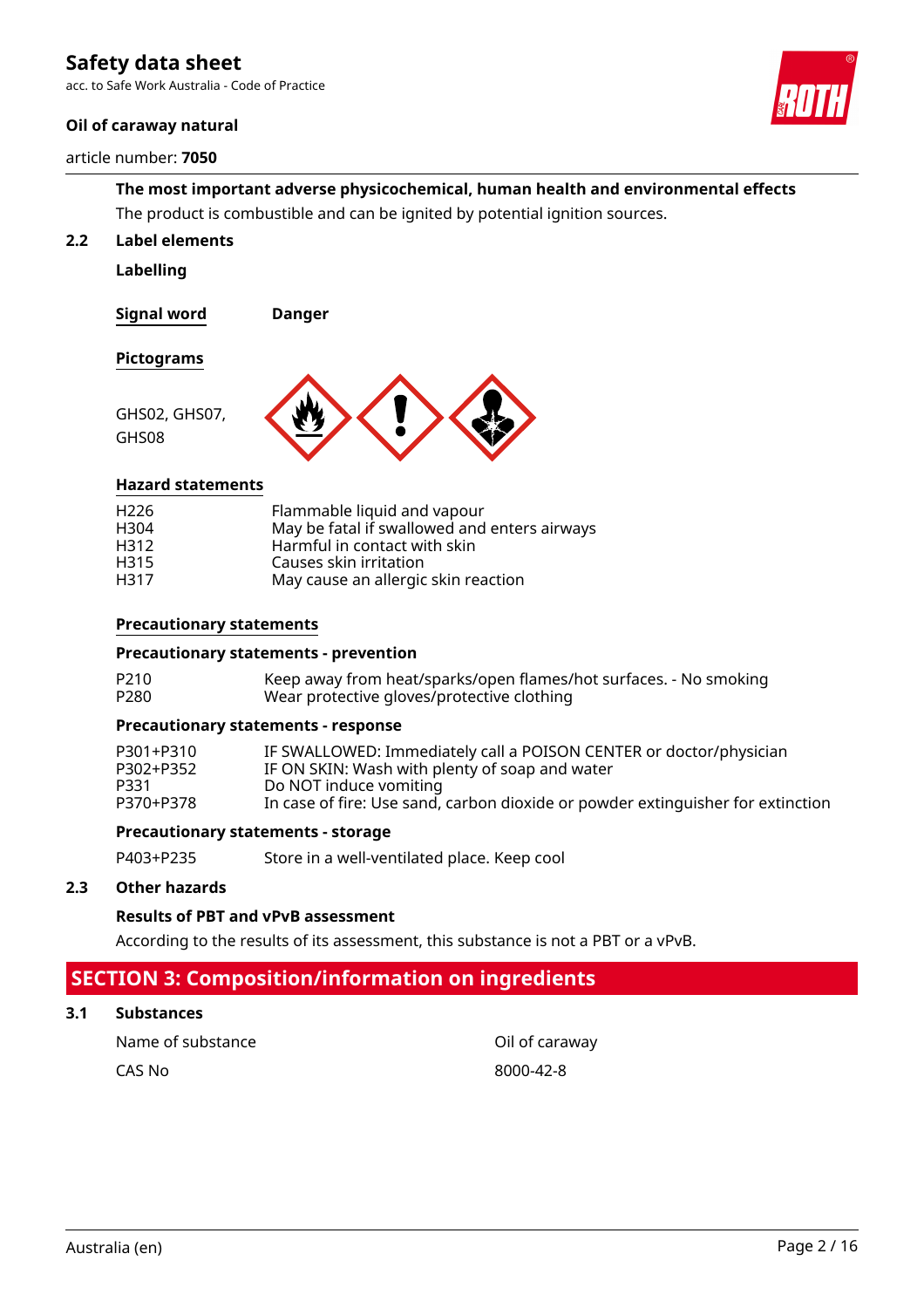acc. to Safe Work Australia - Code of Practice



### **Oil of caraway natural**

article number: **7050**

| Impurities and additives, classification acc. to GHS |                     |           |                                                                                           |                   |  |  |  |  |
|------------------------------------------------------|---------------------|-----------|-------------------------------------------------------------------------------------------|-------------------|--|--|--|--|
| Name of substance                                    | <b>Identifier</b>   | $Wt\%$    | <b>Classification acc. to</b><br><b>GHS</b>                                               | <b>Pictograms</b> |  |  |  |  |
| (+)-Carvone                                          | CAS No<br>2244-16-8 | $50 - 75$ | Skin Sens, 1 / H317                                                                       |                   |  |  |  |  |
| D-(+)-Limonene                                       | CAS No<br>5989-27-5 | $25 - 50$ | Flam. Lig. 3 / H226<br>Skin Irrit. 2 / H315<br>Skin Sens, 1 / H317                        |                   |  |  |  |  |
| Myrcene                                              | CAS No<br>123-35-3  | < 1       | Flam. Liq. 3 / H226<br>Skin Irrit. 2 / H315<br>Eye Irrit. 2A / H319<br>Asp. Tox. 1 / H304 | おり                |  |  |  |  |

For full text of abbreviations: see SECTION 16

## **SECTION 4: First aid measures**

### **4.1 Description of first aid measures**



### **General notes**

Take off contaminated clothing.

#### **Following inhalation**

Provide fresh air. In all cases of doubt, or when symptoms persist, seek medical advice.

#### **Following skin contact**

Rinse skin with water/shower. After contact with skin, wash immediately with plenty of water. In case of skin reactions, consult a physician. In case of skin irritation, consult a physician.

#### **Following eye contact**

Rinse cautiously with water for several minutes. In all cases of doubt, or when symptoms persist, seek medical advice.

### **Following ingestion**

Call a physician immediately. Observe aspiration hazard if vomiting occurs.

### **4.2 Most important symptoms and effects, both acute and delayed**

Aspiration hazard, Irritation, Allergic reactions

### **4.3 Indication of any immediate medical attention and special treatment needed**

none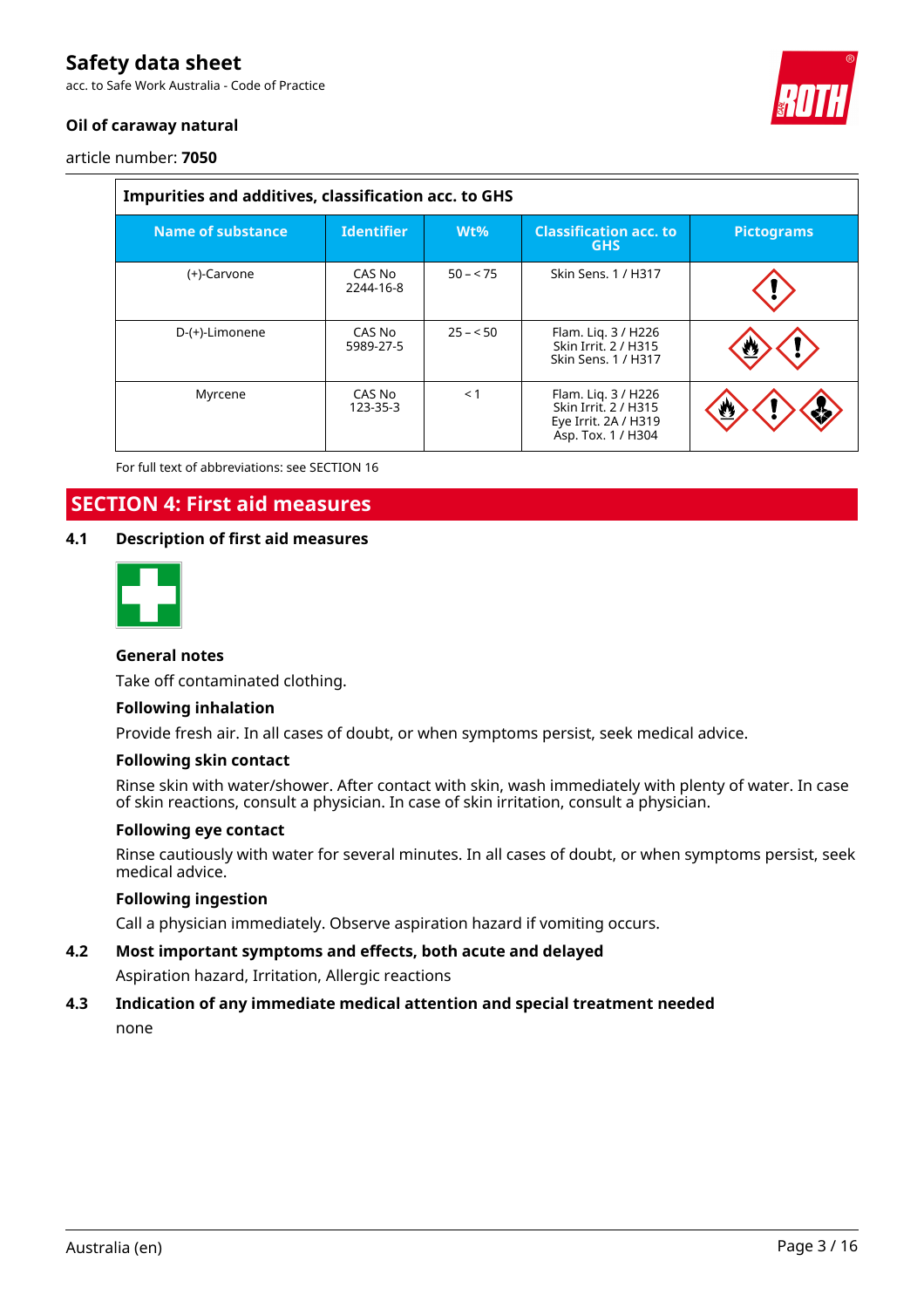acc. to Safe Work Australia - Code of Practice

### **Oil of caraway natural**

article number: **7050**

## **SECTION 5: Firefighting measures**

### **5.1 Extinguishing media**



### **Suitable extinguishing media**

co-ordinate firefighting measures to the fire surroundings water spray, dry extinguishing powder, BC-powder, carbon dioxide (CO<sub>2</sub>)

### **Unsuitable extinguishing media**

water jet

### **5.2 Special hazards arising from the substance or mixture**

Combustible. In case of insufficient ventilation and/or in use, may form flammable/explosive vapourair mixture. Solvent vapours are heavier than air and may spread along floors. Places which are not ventilated, e.g. unventilated below ground level areas such as trenches, conduits and shafts, are particularly prone to the presence of flammable substances or mixtures.

#### **Hazardous combustion products**

Carbon monoxide (CO), Carbon dioxide (CO₂)

#### **5.3 Advice for firefighters**

In case of fire and/or explosion do not breathe fumes. Fight fire with normal precautions from a reasonable distance. Wear self-contained breathing apparatus.

### **SECTION 6: Accidental release measures**

**6.1 Personal precautions, protective equipment and emergency procedures**



### **For non-emergency personnel**

Do not breathe vapour/spray. Avoid contact with skin and eyes. Avoidance of ignition sources. Provide adequate ventilation.

### **6.2 Environmental precautions**

Keep away from drains, surface and ground water. Danger of explosion.

### **6.3 Methods and material for containment and cleaning up**

### **Advice on how to contain a spill**

Covering of drains.

### **Advice on how to clean up a spill**

Absorb with liquid-binding material (sand, diatomaceous earth, acid- or universal binding agents).

#### **Other information relating to spills and releases**

Place in appropriate containers for disposal. Ventilate affected area.

#### **6.4 Reference to other sections**

Hazardous combustion products: see section 5. Personal protective equipment: see section 8. Incompatible materials: see section 10. Disposal considerations: see section 13.

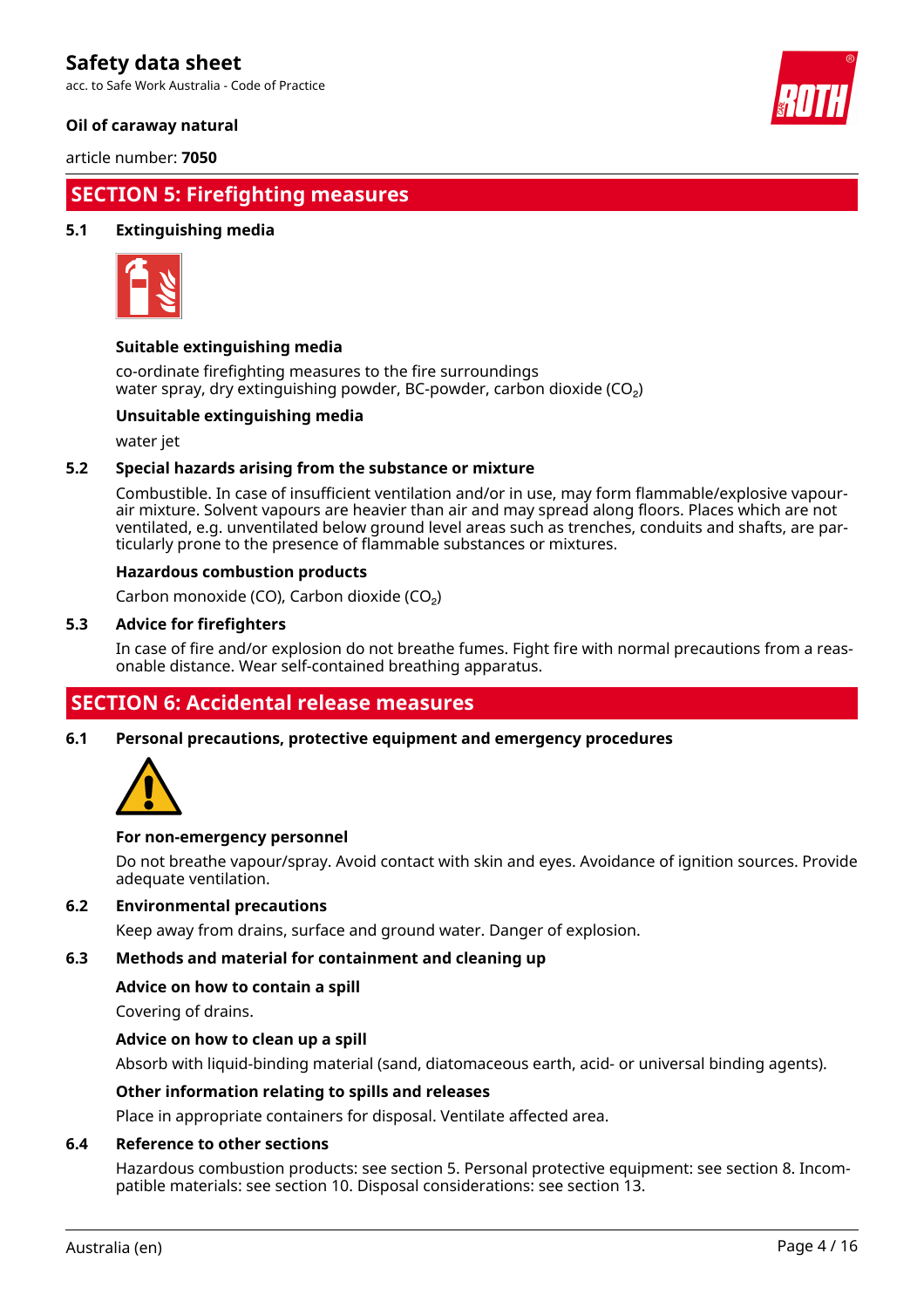acc. to Safe Work Australia - Code of Practice

### **Oil of caraway natural**

article number: **7050**

## **SECTION 7: Handling and storage**

### **7.1 Precautions for safe handling**

Provision of sufficient ventilation. When not in use, keep containers tightly closed.

### **Measures to prevent fire as well as aerosol and dust generation**



Keep away from sources of ignition - No smoking.

Take precautionary measures against static discharge.

### **Advice on general occupational hygiene**

Wash hands before breaks and after work. Keep away from food, drink and animal feedingstuffs. When using do not smoke.

### **7.2 Conditions for safe storage, including any incompatibilities**

Store in a well-ventilated place. Keep container tightly closed.

### **Incompatible substances or mixtures**

Observe hints for combined storage.

### **Consideration of other advice:**

Keep container tightly closed.

### **Ventilation requirements**

Use local and general ventilation.

### **Specific designs for storage rooms or vessels**

Recommended storage temperature: 15 – 25 °C

### **7.3 Specific end use(s)**

No information available.

### **SECTION 8: Exposure controls/personal protection**

### **8.1 Control parameters**

### **National limit values**

### **Occupational exposure limit values (Workplace Exposure Limits)**

Data are not available.

| <b>Relevant DNELs of components of the mixture</b> |               |               |                              |                                                 |                   |                               |  |
|----------------------------------------------------|---------------|---------------|------------------------------|-------------------------------------------------|-------------------|-------------------------------|--|
| Name of sub-<br>stance                             | <b>CAS No</b> | End-<br>point | <b>Threshol</b><br>d level   | <b>Protection</b><br>goal, route of<br>exposure | Used in           | <b>Exposure time</b>          |  |
| (+)-Carvone                                        | 2244-16-8     | <b>DNEL</b>   | 47,500 mg/<br>m <sup>3</sup> | human, inhalat-<br>ory                          | worker (industry) | chronic - systemic<br>effects |  |
| (+)-Carvone                                        | 2244-16-8     | <b>DNEL</b>   | 12 mg/kg<br>bw/day           | human, dermal                                   | worker (industry) | chronic - systemic<br>effects |  |
| D-(+)-Limonene                                     | 5989-27-5     | <b>DNEL</b>   | 66.7 mg/<br>m <sup>3</sup>   | human, inhalat-<br>ory                          | worker (industry) | chronic - systemic<br>effects |  |

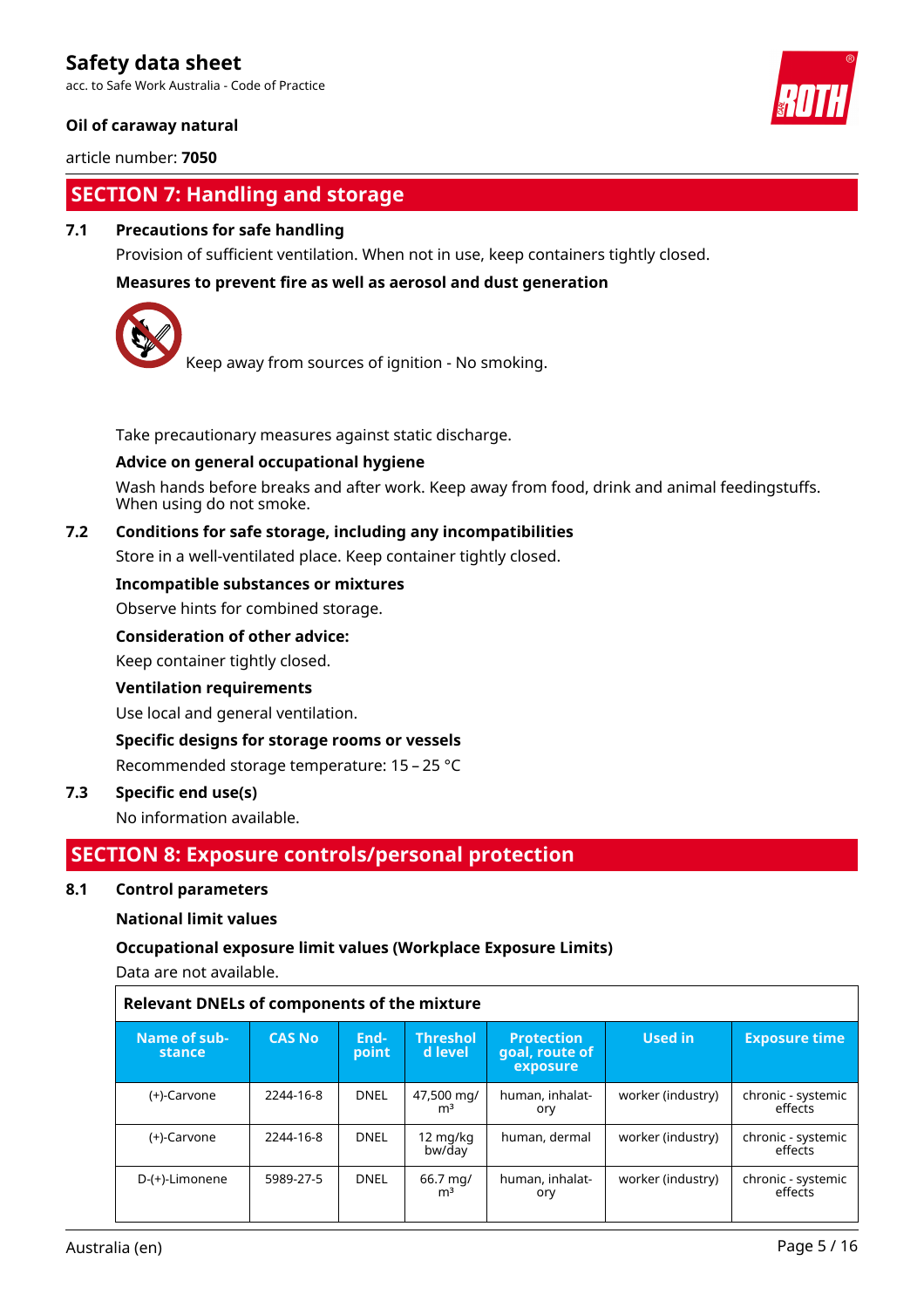acc. to Safe Work Australia - Code of Practice

### **Oil of caraway natural**



article number: **7050**

|                                                    | <b>Relevant DNELs of components of the mixture</b> |               |                                       |                                                 |                                     |                                 |  |  |
|----------------------------------------------------|----------------------------------------------------|---------------|---------------------------------------|-------------------------------------------------|-------------------------------------|---------------------------------|--|--|
| Name of sub-<br>stance                             | <b>CAS No</b>                                      | End-<br>point | <b>Threshol</b><br>d level            | <b>Protection</b><br>goal, route of<br>exposure | <b>Used in</b>                      | <b>Exposure time</b>            |  |  |
| D-(+)-Limonene                                     | 5989-27-5                                          | <b>DNEL</b>   | $9.5 \,\mathrm{mq/kg}$<br>bw/day      | human, dermal                                   | worker (industry)                   | chronic - systemic<br>effects   |  |  |
| <b>Relevant PNECs of components of the mixture</b> |                                                    |               |                                       |                                                 |                                     |                                 |  |  |
| Name of sub-<br>stance                             | <b>CAS No</b>                                      | End-<br>point | <b>Threshol</b><br>d level            | <b>Organism</b>                                 | <b>Environmental</b><br>compartment | <b>Exposure time</b>            |  |  |
| (+)-Carvone                                        | 2244-16-8                                          | PNEC          | 50 $\mu$ g/ <sub>1</sub>              | aquatic organ-<br>isms                          | freshwater                          | short-term (single<br>instance) |  |  |
| (+)-Carvone                                        | 2244-16-8                                          | <b>PNEC</b>   | $5 \frac{\mu g}{I}$                   | aquatic organ-<br>isms                          | marine water                        | short-term (single<br>instance) |  |  |
| (+)-Carvone                                        | 2244-16-8                                          | PNEC          | 20.2 $mg/$                            | aquatic organ-<br>isms                          | sewage treatment<br>plant (STP)     | short-term (single<br>instance) |  |  |
| (+)-Carvone                                        | 2244-16-8                                          | <b>PNEC</b>   | $0.861$ mg/<br>kg                     | aquatic organ-<br>isms                          | freshwater sedi-<br>ment            | short-term (single<br>instance) |  |  |
| (+)-Carvone                                        | 2244-16-8                                          | <b>PNEC</b>   | 86.1 $\frac{\mu g}{kq}$               | aquatic organ-<br>isms                          | marine sediment                     | short-term (single<br>instance) |  |  |
| (+)-Carvone                                        | 2244-16-8                                          | <b>PNEC</b>   | $0.143 \text{ mg}$<br>kg              | terrestrial organ-<br>isms                      | soil                                | short-term (single<br>instance) |  |  |
| D-(+)-Limonene                                     | 5989-27-5                                          | <b>PNEC</b>   | $14 \frac{\mu g}{I}$                  | aquatic organ-<br>isms                          | freshwater                          | short-term (single<br>instance) |  |  |
| D-(+)-Limonene                                     | 5989-27-5                                          | <b>PNEC</b>   | 1.4 $\mu$ <sup>g</sup> / <sub>1</sub> | aquatic organ-<br>isms                          | marine water                        | short-term (single<br>instance) |  |  |
| D-(+)-Limonene                                     | 5989-27-5                                          | <b>PNEC</b>   | $1.8 \frac{mg}{l}$                    | aquatic organ-<br>isms                          | sewage treatment<br>plant (STP)     | short-term (single<br>instance) |  |  |
| D-(+)-Limonene                                     | 5989-27-5                                          | <b>PNEC</b>   | 3.85 $mg/kq$                          | aquatic organ-<br>isms                          | freshwater sedi-<br>ment            | short-term (single<br>instance) |  |  |
| D-(+)-Limonene                                     | 5989-27-5                                          | PNEC          | $0.385 \text{ mg}$<br>kg              | aquatic organ-<br>isms                          | marine sediment                     | short-term (single<br>instance) |  |  |
| D-(+)-Limonene                                     | 5989-27-5                                          | <b>PNEC</b>   | $0.763$ mg/<br>kg                     | terrestrial organ-<br>isms                      | soil                                | short-term (single<br>instance) |  |  |

### **8.2 Exposure controls**

**Individual protection measures (personal protective equipment)**

**Eye/face protection**



Use safety goggle with side protection.

**Skin protection**

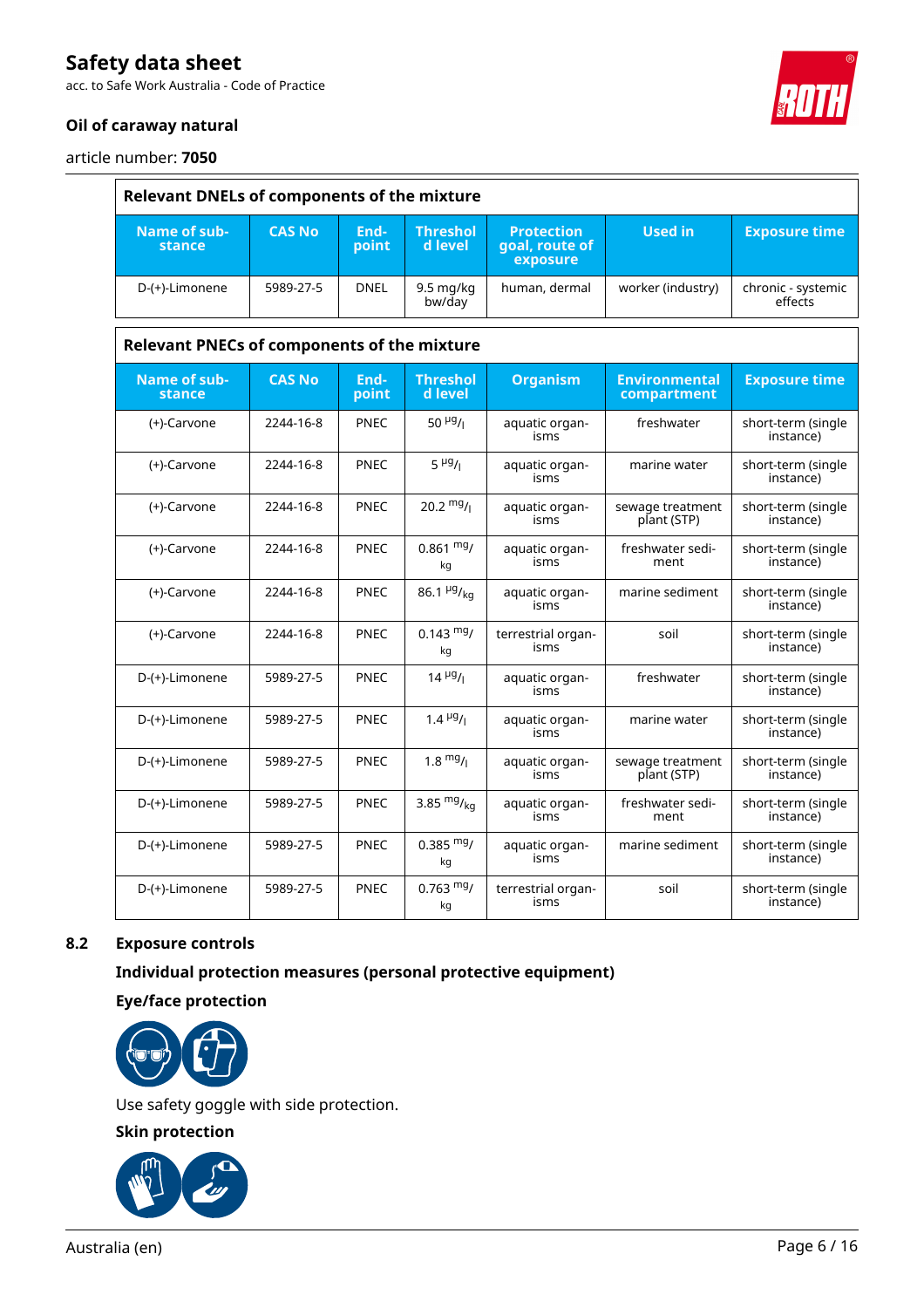acc. to Safe Work Australia - Code of Practice

### **Oil of caraway natural**

article number: **7050**



### **• hand protection**

Wear suitable gloves. Chemical protection gloves are suitable, which are tested according to EN 374. For special purposes, it is recommended to check the resistance to chemicals of the protective gloves mentioned above together with the supplier of these gloves. The times are approximate values from measurements at 22 ° C and permanent contact. Increased temperatures due to heated substances, body heat etc. and a reduction of the effective layer thickness by stretching can lead to a considerable reduction of the breakthrough time. If in doubt, contact manufacturer. At an approx. 1.5 times larger / smaller layer thickness, the respective breakthrough time is doubled / halved. The data apply only to the pure substance. When transferred to substance mixtures, they may only be considered as a guide.

#### **• type of material**

NBR (Nitrile rubber)

**• material thickness**

0,4 mm

### **• breakthrough times of the glove material**

>480 minutes (permeation: level 6)

#### **• other protection measures**

Take recovery periods for skin regeneration. Preventive skin protection (barrier creams/ointments) is recommended.

### **Respiratory protection**



Respiratory protection necessary at: Aerosol or mist formation.

### **Environmental exposure controls**

Keep away from drains, surface and ground water.

## **SECTION 9: Physical and chemical properties**

### **9.1 Information on basic physical and chemical properties**

| Physical state                                              | liquid                                           |
|-------------------------------------------------------------|--------------------------------------------------|
| Colour                                                      | light yellow                                     |
| Odour                                                       | characteristic                                   |
| Melting point/freezing point                                | not determined                                   |
| Boiling point or initial boiling point and boiling<br>range | not determined                                   |
| Flammability                                                | flammable liquid in accordance with GHS criteria |
| Lower and upper explosion limit                             | not determined                                   |
| Flash point                                                 | 60 °C                                            |
| Auto-ignition temperature                                   | not determined                                   |
| Decomposition temperature                                   | not relevant                                     |
| pH (value)                                                  | not determined                                   |
| Kinematic viscosity                                         | not determined                                   |
|                                                             |                                                  |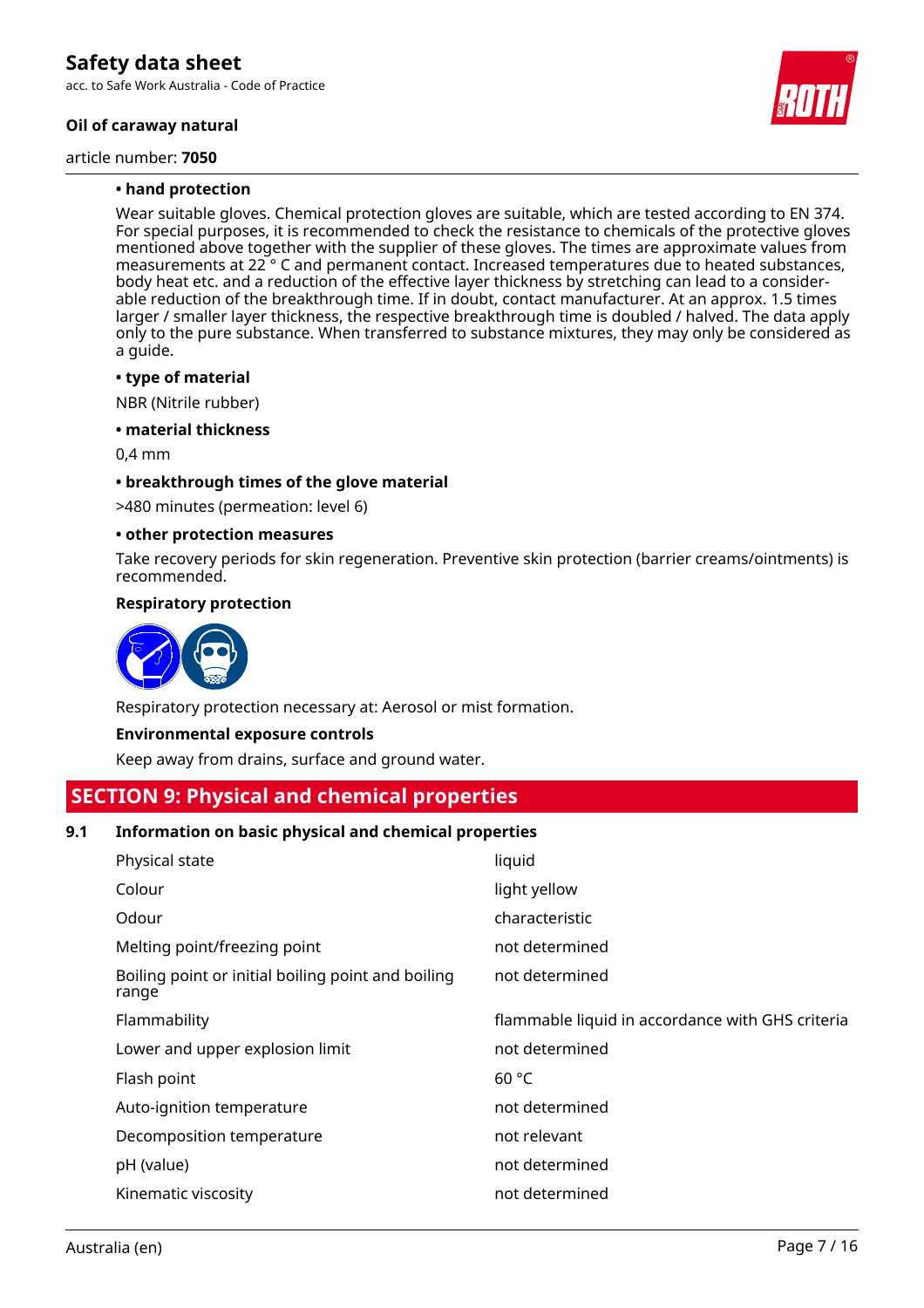acc. to Safe Work Australia - Code of Practice

### **Oil of caraway natural**

article number: **7050**



| Solubility(ies)<br>Water solubility                    | not determined                                |
|--------------------------------------------------------|-----------------------------------------------|
| Partition coefficient                                  |                                               |
| Partition coefficient n-octanol/water (log value):     | this information is not available             |
| Vapour pressure                                        | not determined                                |
| Density                                                | 0.91 $9/_{\text{cm}^3}$ at 20 °C              |
| Relative vapour density                                | information on this property is not available |
| Particle characteristics                               | not relevant (liquid)                         |
| Other safety parameters                                |                                               |
| Oxidising properties                                   | none                                          |
| <b>Other information</b>                               |                                               |
| Information with regard to physical hazard<br>classes: | There is no additional information.           |
| Other safety characteristics:                          |                                               |
| Refractive index                                       | $1.484 - 1.49$                                |

## **SECTION 10: Stability and reactivity**

### **10.1 Reactivity**

**9.2 Other information**

It's a reactive substance. Risk of ignition.

### **If heated**

Risk of ignition. Vapours may form explosive mixtures with air.

### **10.2 Chemical stability**

The material is stable under normal ambient and anticipated storage and handling conditions of temperature and pressure.

### **10.3 Possibility of hazardous reactions**

**Violent reaction with:** strong oxidiser

### **10.4 Conditions to avoid**

Keep away from heat, hot surfaces, sparks, open flames and other ignition sources. No smoking.

### **10.5 Incompatible materials**

There is no additional information.

### **10.6 Hazardous decomposition products**

Hazardous combustion products: see section 5.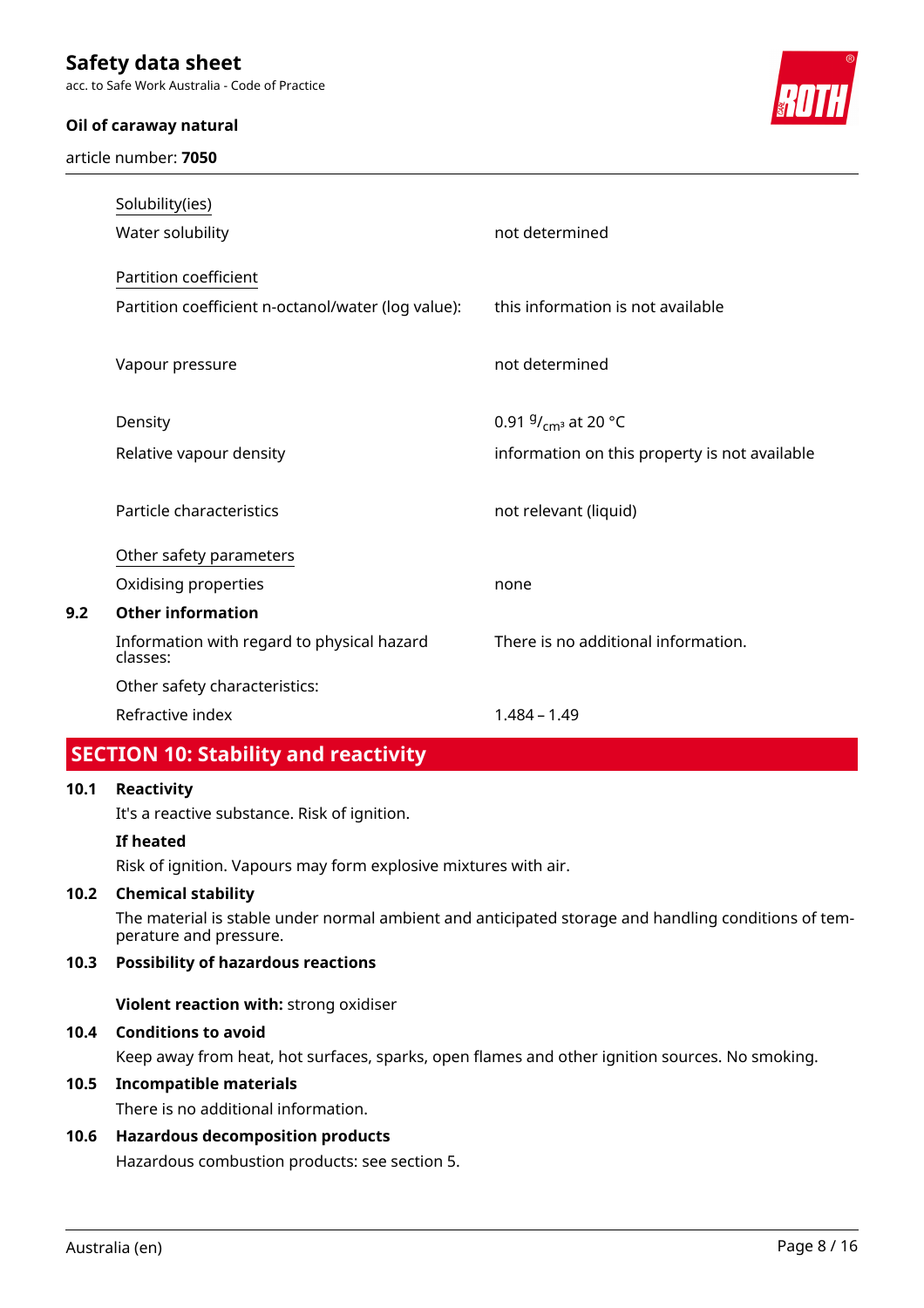acc. to Safe Work Australia - Code of Practice

### **Oil of caraway natural**

article number: **7050**

## **SECTION 11: Toxicological information**

### **11.1 Information on toxicological effects**

### **Classification acc. to GHS**

### **Acute toxicity**

Harmful in contact with skin.

### **Acute toxicity**

| <b>Exposure route</b> | <b>Endpoint</b> | <b>Value</b>     | <b>Species</b> | <b>Method</b> | <b>Source</b> ' |
|-----------------------|-----------------|------------------|----------------|---------------|-----------------|
| dermal                | LD50            | 1,780 $mg/_{kq}$ | rabbit         |               |                 |

### **Acute toxicity of components of the mixture**

| <b>Name of substance</b> | <b>CAS No</b> | <b>Exposure</b><br>route | <b>Endpoint</b> | <b>Value</b>               | <b>Species</b> |
|--------------------------|---------------|--------------------------|-----------------|----------------------------|----------------|
| (+)-Carvone              | 2244-16-8     | oral                     | LD50            | 3,561 $mg/_{kq}$           | rat            |
| (+)-Carvone              | 2244-16-8     | dermal                   | LD50            | 3,840 $mg/_{ka}$           | rabbit         |
| D-(+)-Limonene           | 5989-27-5     | oral                     | LD50            | $>2,000$ mg/ <sub>ka</sub> | rat            |
| Myrcene                  | 123-35-3      | oral                     | LD50            | $>3,380$ mg/ <sub>kg</sub> | mouse          |
| Myrcene                  | 123-35-3      | dermal                   | LD50            | $>5,000 \frac{mg}{kg}$     | rabbit         |

### **Skin corrosion/irritation**

Causes skin irritation.

### **Serious eye damage/eye irritation**

Shall not be classified as seriously damaging to the eye or eye irritant.

### **Respiratory or skin sensitisation**

May cause an allergic skin reaction.

### **Germ cell mutagenicity**

Shall not be classified as germ cell mutagenic.

### **Carcinogenicity**

Shall not be classified as carcinogenic.

### **Reproductive toxicity**

Shall not be classified as a reproductive toxicant.

### **Specific target organ toxicity - single exposure**

Shall not be classified as a specific target organ toxicant (single exposure).

### **Specific target organ toxicity - repeated exposure**

Shall not be classified as a specific target organ toxicant (repeated exposure).

### **Aspiration hazard**

May be fatal if swallowed and enters airways.

### **Symptoms related to the physical, chemical and toxicological characteristics**

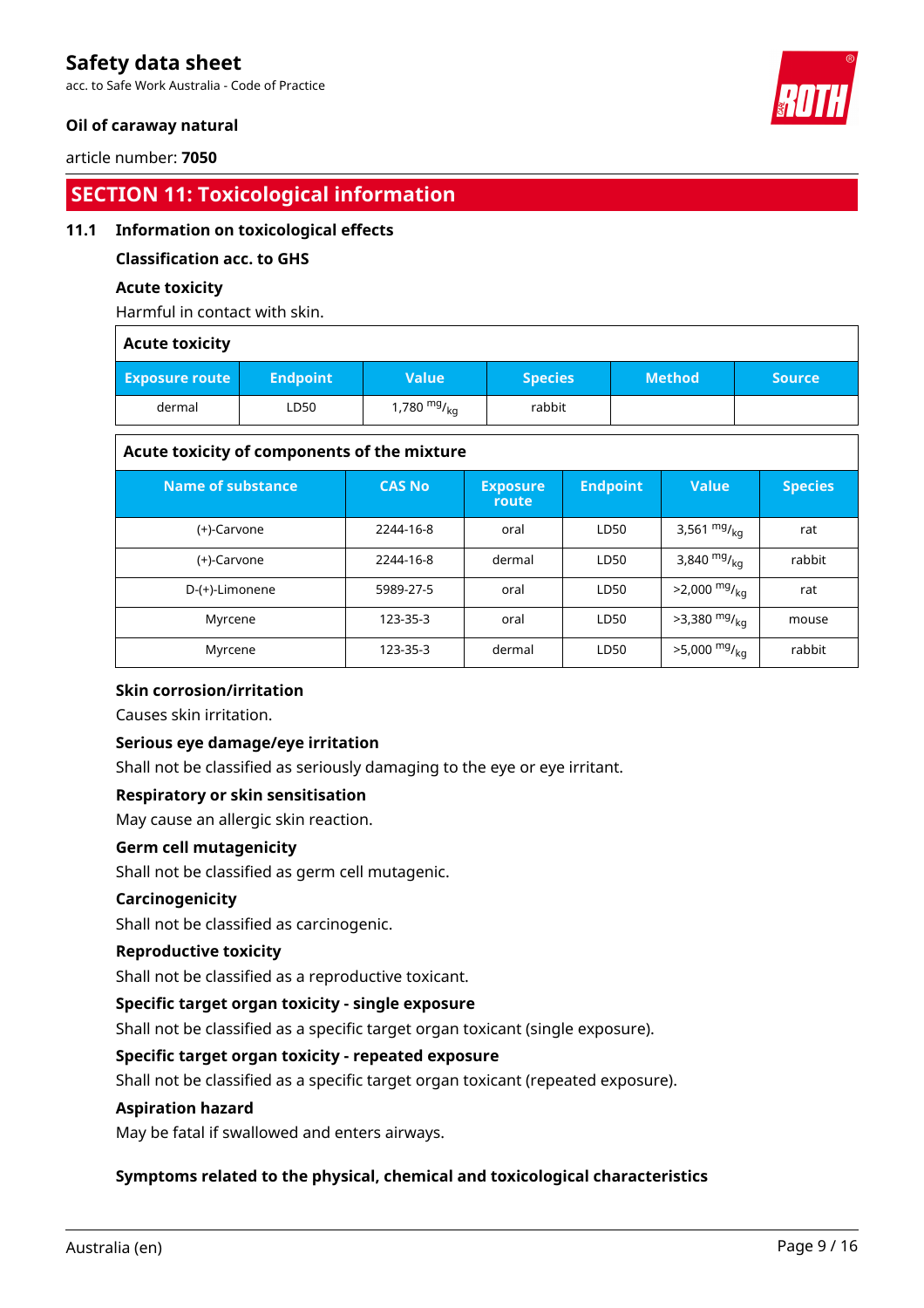acc. to Safe Work Australia - Code of Practice

### **Oil of caraway natural**

article number: **7050**

### **• If swallowed**

aspiration hazard

### **• If in eyes**

Data are not available.

### **• If inhaled**

Data are not available.

### **• If on skin**

causes skin irritation, May produce an allergic reaction, pruritis, localised redness

### **• Other information**

none

### **11.2 Endocrine disrupting properties**

Not listed.

## **SECTION 12: Ecological information**

### **12.1 Toxicity**

Very toxic to aquatic life with long lasting effects.

| <b>Aquatic toxicity (acute)</b>                       |                    |             |                 |                      |                       |                         |
|-------------------------------------------------------|--------------------|-------------|-----------------|----------------------|-----------------------|-------------------------|
| <b>Endpoint</b>                                       | <b>Value</b>       |             | <b>Species</b>  |                      | <b>Source</b>         | <b>Exposure</b><br>time |
| <b>LC50</b>                                           | $0.5 \frac{mg}{l}$ |             | fish            |                      |                       | 96 h                    |
| Aquatic toxicity (acute) of components of the mixture |                    |             |                 |                      |                       |                         |
| Name of sub-<br>stance                                | <b>CAS No</b>      |             | <b>Endpoint</b> | <b>Value</b>         | <b>Species</b>        | <b>Exposure</b><br>time |
| (+)-Carvone                                           | 2244-16-8          | <b>LC50</b> |                 | 50 $mg/1$            | fish                  | 96 h                    |
| D-(+)-Limonene                                        | 5989-27-5          |             | <b>LC50</b>     | $0.46 \frac{mg}{l}$  | fish                  | 96 h                    |
| D-(+)-Limonene                                        | 5989-27-5          | <b>EC50</b> |                 | $0.307 \frac{mg}{l}$ | aquatic invertebrates | 48 h                    |
| D-(+)-Limonene                                        | 5989-27-5          | ErC50       |                 | $0.32 \frac{mg}{l}$  | algae                 | 72 h                    |
| Myrcene                                               | $123 - 35 - 3$     | <b>EC50</b> |                 | 1.47 $mg/1$          | aquatic invertebrates | 48 h                    |
| Myrcene                                               | 123-35-3           | <b>EC50</b> |                 | $0.31 \frac{mg}{l}$  | algae                 | 72 h                    |
| Myrcene                                               | 123-35-3           |             | ErC50           | $0.342 \text{ mg}$ / | algae                 | 72 h                    |

### **Aquatic toxicity (chronic) of components of the mixture**

| Name of sub-<br>stance | <b>CAS No</b> | <b>Endpoint</b> | <b>Value</b>              | <b>Species</b>        | <b>Exposure</b><br>time |
|------------------------|---------------|-----------------|---------------------------|-----------------------|-------------------------|
| D-(+)-Limonene         | 5989-27-5     | <b>EC50</b>     | $<$ 0.67 mg/              | fish                  | 8 d                     |
| D-(+)-Limonene         | 5989-27-5     | <b>EC50</b>     | 188 $\mu$ g <sub>/1</sub> | aquatic invertebrates | 21 <sub>d</sub>         |

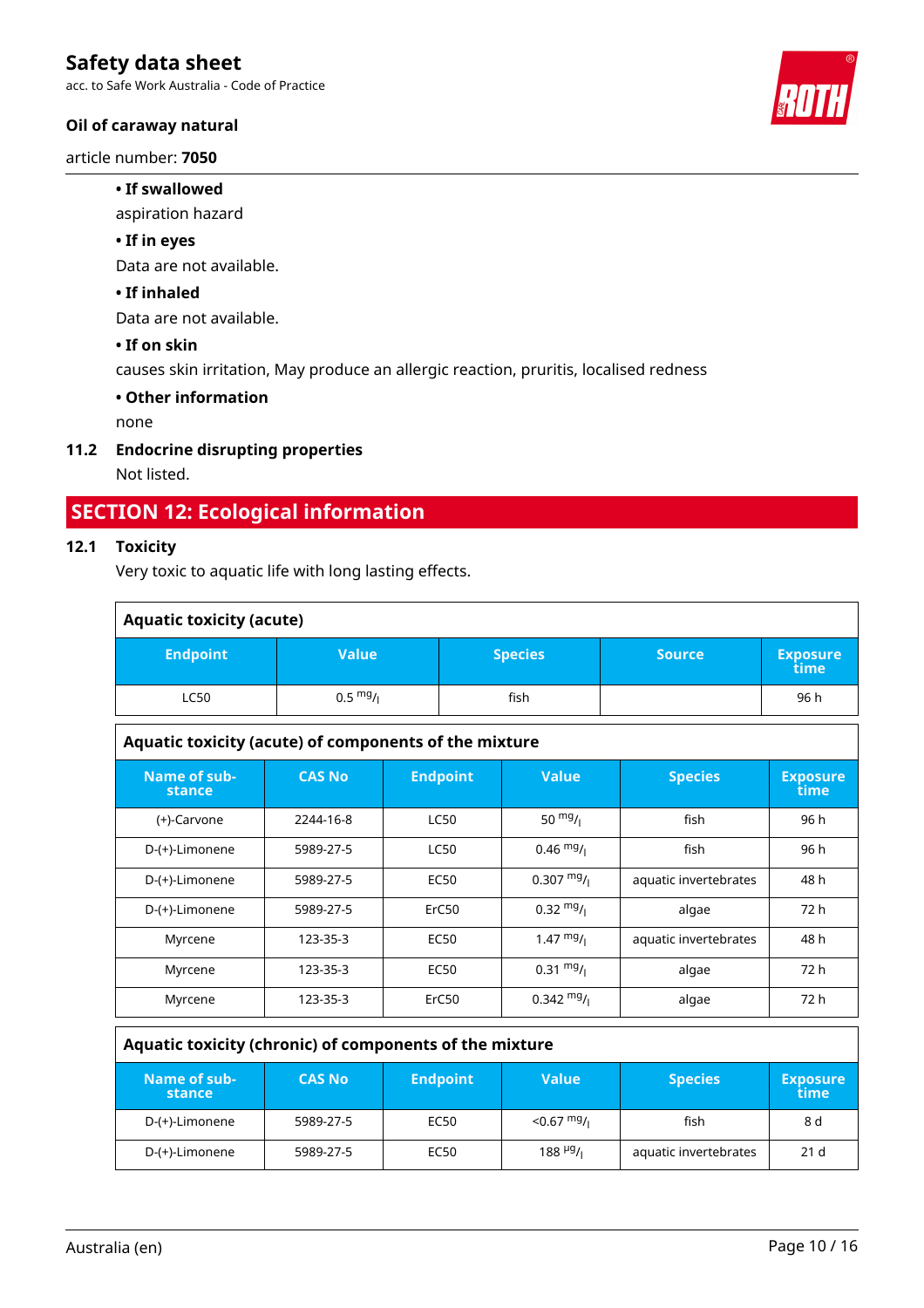acc. to Safe Work Australia - Code of Practice



### **Oil of caraway natural**

article number: **7050**

### **Biodegradation**

Data are not available.

### **12.2 Process of degradability**

|                      | Degradability of components of the mixture |                              |                       |             |               |               |
|----------------------|--------------------------------------------|------------------------------|-----------------------|-------------|---------------|---------------|
| Name of<br>substance | <b>CAS No</b>                              | <b>Process</b>               | Degrada-<br>tion rate | <b>Time</b> | <b>Method</b> | <b>Source</b> |
| D-(+)-Limonene       | 5989-27-5                                  | carbon dioxide<br>generation | 58.8%                 | 14 d        |               | <b>ECHA</b>   |
| D-(+)-Limonene       | 5989-27-5                                  | oxygen deple-<br>tion        | 80 %                  | 28d         |               | <b>ECHA</b>   |
| Myrcene              | 123-35-3                                   | oxygen deple-<br>tion        | 76 %                  | 28d         |               | <b>ECHA</b>   |

### **12.3 Bioaccumulative potential**

Data are not available.

| Bioaccumulative potential of components of the mixture |               |            |                                    |                 |  |
|--------------------------------------------------------|---------------|------------|------------------------------------|-----------------|--|
| Name of substance                                      | <b>CAS No</b> | <b>BCF</b> | Log KOW                            | <b>BOD5/COD</b> |  |
| (+)-Carvone                                            | 2244-16-8     |            | 3.07 (25 °C)                       |                 |  |
| D-(+)-Limonene                                         | 5989-27-5     |            | 4.38 (pH value: 7.2, 37 °C)        |                 |  |
| Myrcene                                                | 123-35-3      |            | 4.82 (pH value: $\sim$ 6.5, 30 °C) |                 |  |

### **12.4 Mobility in soil**

Data are not available.

## **12.5 Results of PBT and vPvB assessment**

Data are not available.

### **12.6 Endocrine disrupting properties**

Not listed.

### **12.7 Other adverse effects**

Data are not available.

## **SECTION 13: Disposal considerations**

### **13.1 Waste treatment methods**



This material and its container must be disposed of as hazardous waste. Dispose of contents/container in accordance with local/regional/national/international regulations.

### **Sewage disposal-relevant information**

Do not empty into drains.

### **Waste treatment of containers/packagings**

Only packagings which are approved (e.g. acc. to the Dangerous Goods Regulations) may be used.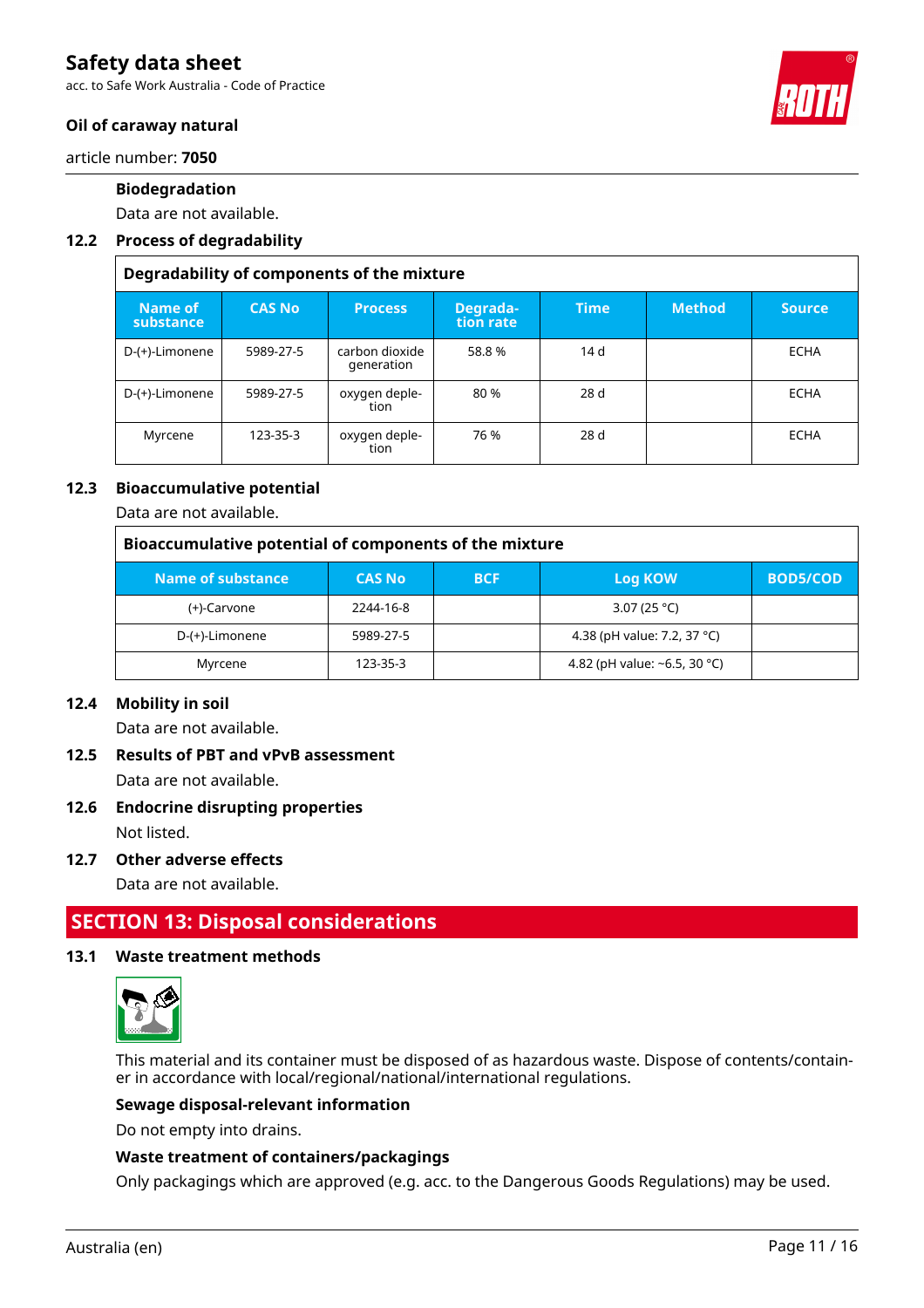acc. to Safe Work Australia - Code of Practice

### **Oil of caraway natural**

article number: **7050**

### **Relevant provisions relating to waste(Basel Convention)**

**Properties of waste which render it hazardous**

**H3** Flammable liquids<br>**H11** Toxic (Delayed or c

Toxic (Delayed or chronic)

#### **13.3 Remarks**

Waste shall be separated into the categories that can be handled separately by the local or national waste management facilities. Please consider the relevant national or regional provisions.

 **SECTION 14: Transport information 14.1 UN number UN RTDG** UN 3082 IMDG-Code UN 3082 ICAO-TI UN 3082 **14.2 UN proper shipping name UN RTDG** ENVIRONMENTALLY HAZARDOUS SUBSTANCE, LI-QUID, N.O.S. IMDG-Code ENVIRONMENTALLY HAZARDOUS SUBSTANCE, LI-QUID, N.O.S. ICAO-TI Environmentally hazardous substance, liquid, n.o.s. Technical name **Technical** name **Oil of caraway 14.3 Transport hazard class(es) UN RTDG** 9 IMDG-Code 9 ICAO-TI 9 **14.4 Packing group UN RTDG** III IMDG-Code III ICAO-TI III **14.5 Environmental hazards** hazardous to the aquatic environment **14.6 Special precautions for user** There is no additional information. **14.7 Transport in bulk according to Annex II of MARPOL and the IBC Code**

The cargo is not intended to be carried in bulk.

### **14.8 Information for each of the UN Model Regulations**

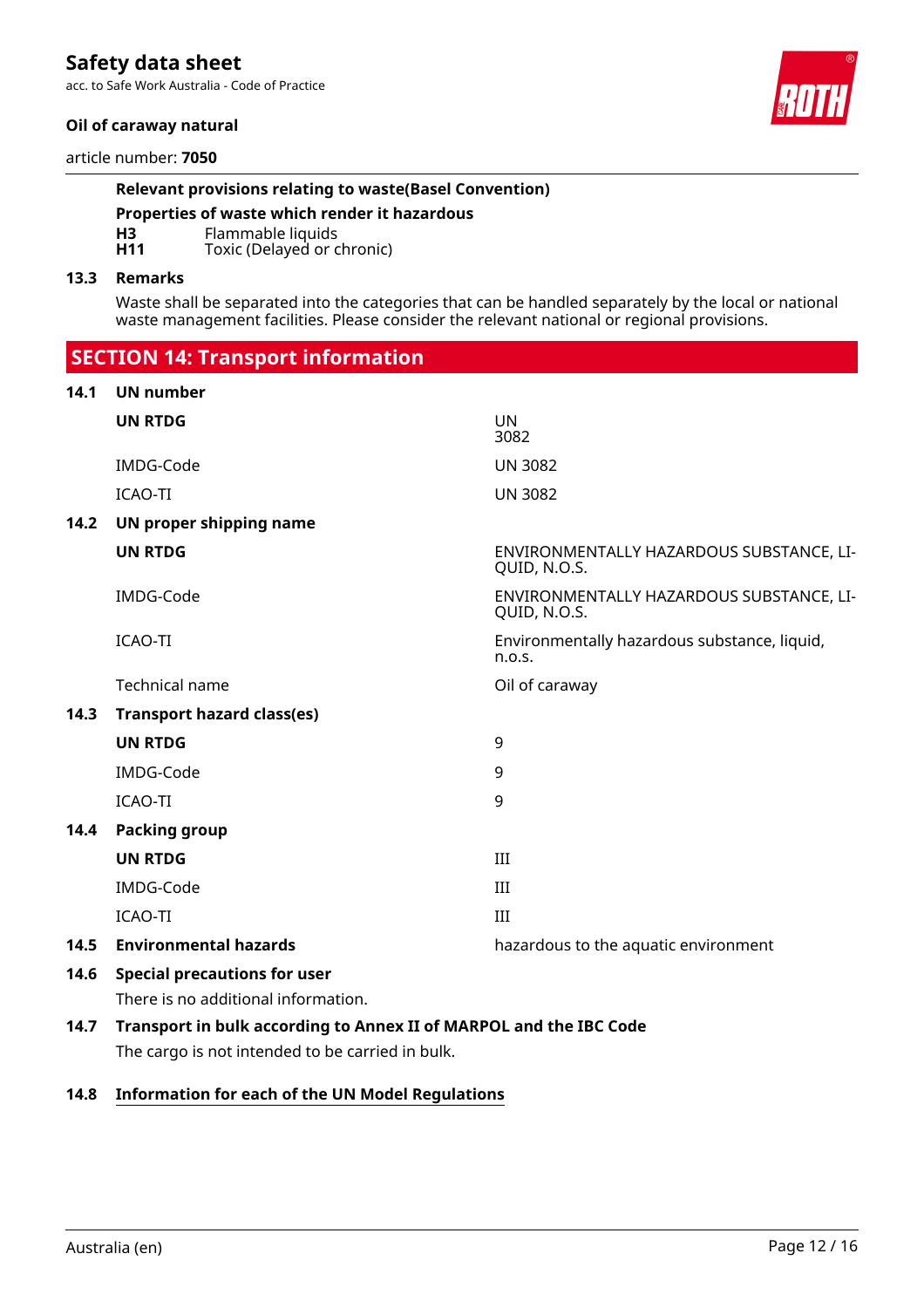acc. to Safe Work Australia - Code of Practice

### **Oil of caraway natural**

article number: **7050**



| Transport informationNational regulationsAdditional information(UN RTDG)           |                                                                                                          |
|------------------------------------------------------------------------------------|----------------------------------------------------------------------------------------------------------|
| <b>UN number</b>                                                                   | 3082                                                                                                     |
| <b>Class</b>                                                                       | 9                                                                                                        |
| <b>Environmental hazards</b>                                                       | Yes<br>Hazardous to the aquatic environment                                                              |
| <b>Packing group</b>                                                               | III                                                                                                      |
| Danger label(s)                                                                    | 9<br>Fish and tree                                                                                       |
|                                                                                    |                                                                                                          |
| <b>Special provisions (SP)</b>                                                     | 274, 331, 335, 375<br>UN RTDG                                                                            |
| <b>Excepted quantities (EQ)</b>                                                    | E <sub>1</sub><br><b>UN RTDG</b>                                                                         |
| Limited quantities (LQ)                                                            | 5L<br><b>UN RTDG</b>                                                                                     |
| <b>International Maritime Dangerous Goods Code (IMDG) - Additional information</b> |                                                                                                          |
| Proper shipping name                                                               | ENVIRONMENTALLY HAZARDOUS SUBSTANCE, LI-<br>QUID, N.O.S.                                                 |
| Particulars in the shipper's declaration                                           | UN3082, ENVIRONMENTALLY HAZARDOUS SUB-<br>STANCE, LIQUID, N.O.S., (Oil of caraway), 9, III,<br>60°C c.c. |
| Marine pollutant                                                                   | yes (hazardous to the aquatic environment), (Oil of caraway)                                             |
| Danger label(s)                                                                    | 9, "Fish and tree"                                                                                       |
|                                                                                    |                                                                                                          |
| Special provisions (SP)                                                            | 274, 335, 969                                                                                            |
| Excepted quantities (EQ)                                                           | E <sub>1</sub>                                                                                           |
| Limited quantities (LQ)                                                            | 5L                                                                                                       |
| EmS                                                                                | F-A, S-F                                                                                                 |
| Stowage category                                                                   | A                                                                                                        |
| International Civil Aviation Organization (ICAO-IATA/DGR) - Additional information |                                                                                                          |
| Proper shipping name                                                               | Environmentally hazardous substance, liquid,<br>n.o.s.                                                   |
| Particulars in the shipper's declaration                                           | UN3082, Environmentally hazardous substance,<br>liquid, n.o.s., (Oil of caraway), 9, III                 |
| <b>Environmental hazards</b>                                                       | yes (hazardous to the aquatic environment)                                                               |
| Danger label(s)                                                                    | 9, "Fish and tree"                                                                                       |
|                                                                                    |                                                                                                          |
| Special provisions (SP)                                                            | A97, A158, A197, A215                                                                                    |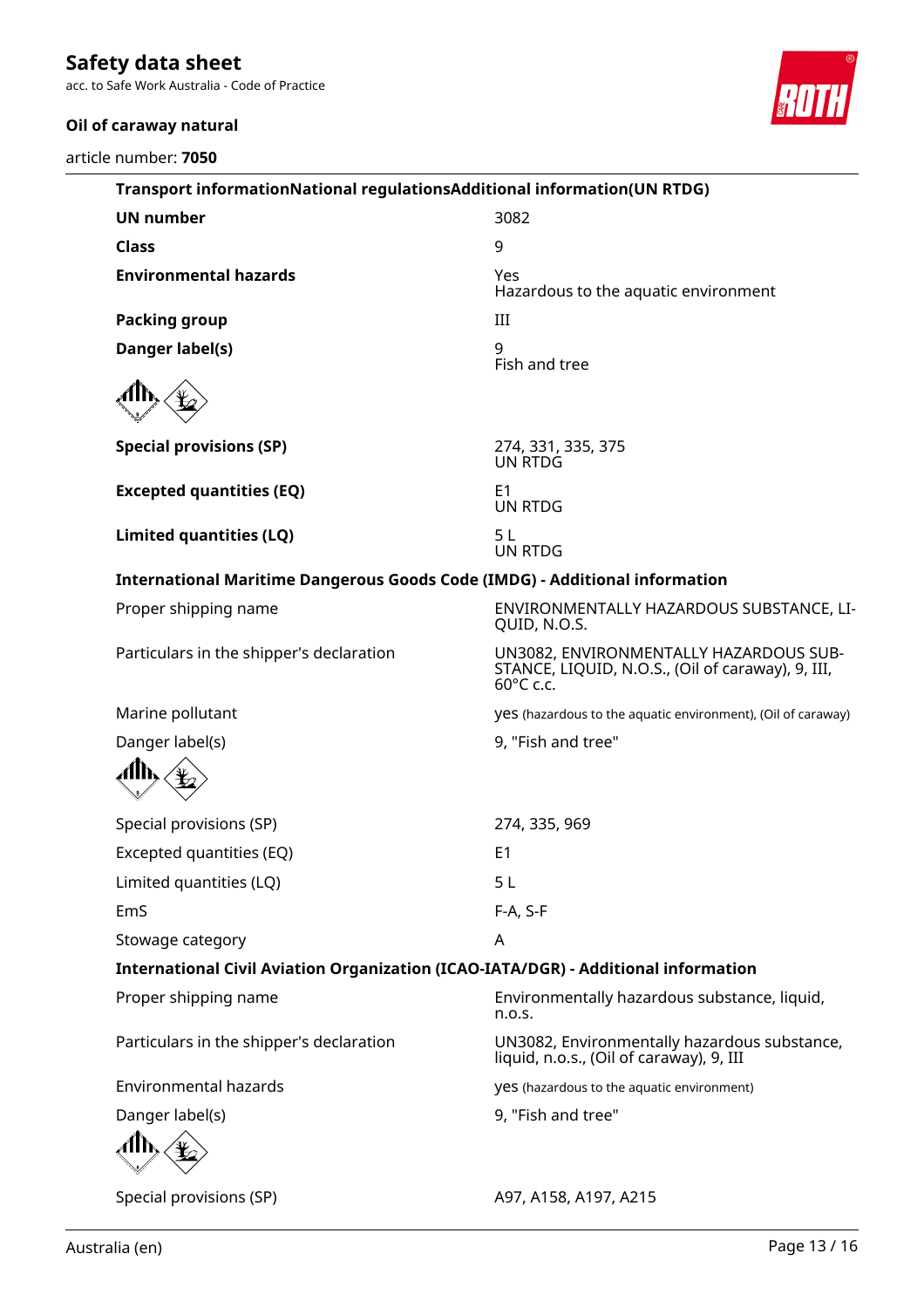acc. to Safe Work Australia - Code of Practice

### **Oil of caraway natural**

article number: **7050**

Excepted quantities (EQ) E1

Limited quantities (LQ) 30 kg

### **SECTION 15: Regulatory information**

**15.1 Safety, health and environmental regulations/legislation specific for the substance or mixture** There is no additional information.

### **National regulations(Australia)**

### **Australian Inventory of Chemical Substances(AICS)**

Substance is listed.

### **National inventories**

| <b>Country</b> | <b>Inventory</b> | <b>Status</b>       |
|----------------|------------------|---------------------|
| AU             | <b>AICS</b>      | substance is listed |
| CA             | <b>DSL</b>       | substance is listed |
| <b>CN</b>      | <b>IECSC</b>     | substance is listed |
| <b>KR</b>      | KECI             | substance is listed |
| <b>NZ</b>      | NZIoC            | substance is listed |
| <b>PH</b>      | <b>PICCS</b>     | substance is listed |
| <b>TW</b>      | <b>TCSI</b>      | substance is listed |
| US             | <b>TSCA</b>      | substance is listed |

# **Legend**

- AICS Australian Inventory of Chemical Substances<br>
DSL Domestic Substances List (DSL)
- DSL Domestic Substances List (DSL)<br>IECSC Inventory of Existing Chemical
- IECSC Inventory of Existing Chemical Substances Produced or Imported in China
- KECI Korea Existing Chemicals Inventory
- NZIoC New Zealand Inventory of Chemicals PICCS Philippine Inventory of Chemicals and Chemical Substances (PICCS)
- TCSI Taiwan Chemical Substance Inventory
- TSCA Toxic Substance Control Act

### **15.2 Chemical Safety Assessment**

No Chemical Safety Assessment has been carried out for this substance.

## **SECTION 16: Other information**

### **Abbreviations and acronyms**

| Abbr.      | <b>Descriptions of used abbreviations</b>                                                              |  |
|------------|--------------------------------------------------------------------------------------------------------|--|
| Asp. Tox.  | Aspiration hazard                                                                                      |  |
| <b>BCF</b> | <b>Bioconcentration factor</b>                                                                         |  |
| BOD.       | Biochemical Oxygen Demand                                                                              |  |
| CAS        | Chemical Abstracts Service (service that maintains the most comprehensive list of chemical substances) |  |
| COD        | Chemical oxygen demand                                                                                 |  |
| <b>DGR</b> | Dangerous Goods Regulations (see IATA/DGR)                                                             |  |
| DNEL       | Derived No-Effect Level                                                                                |  |
|            |                                                                                                        |  |

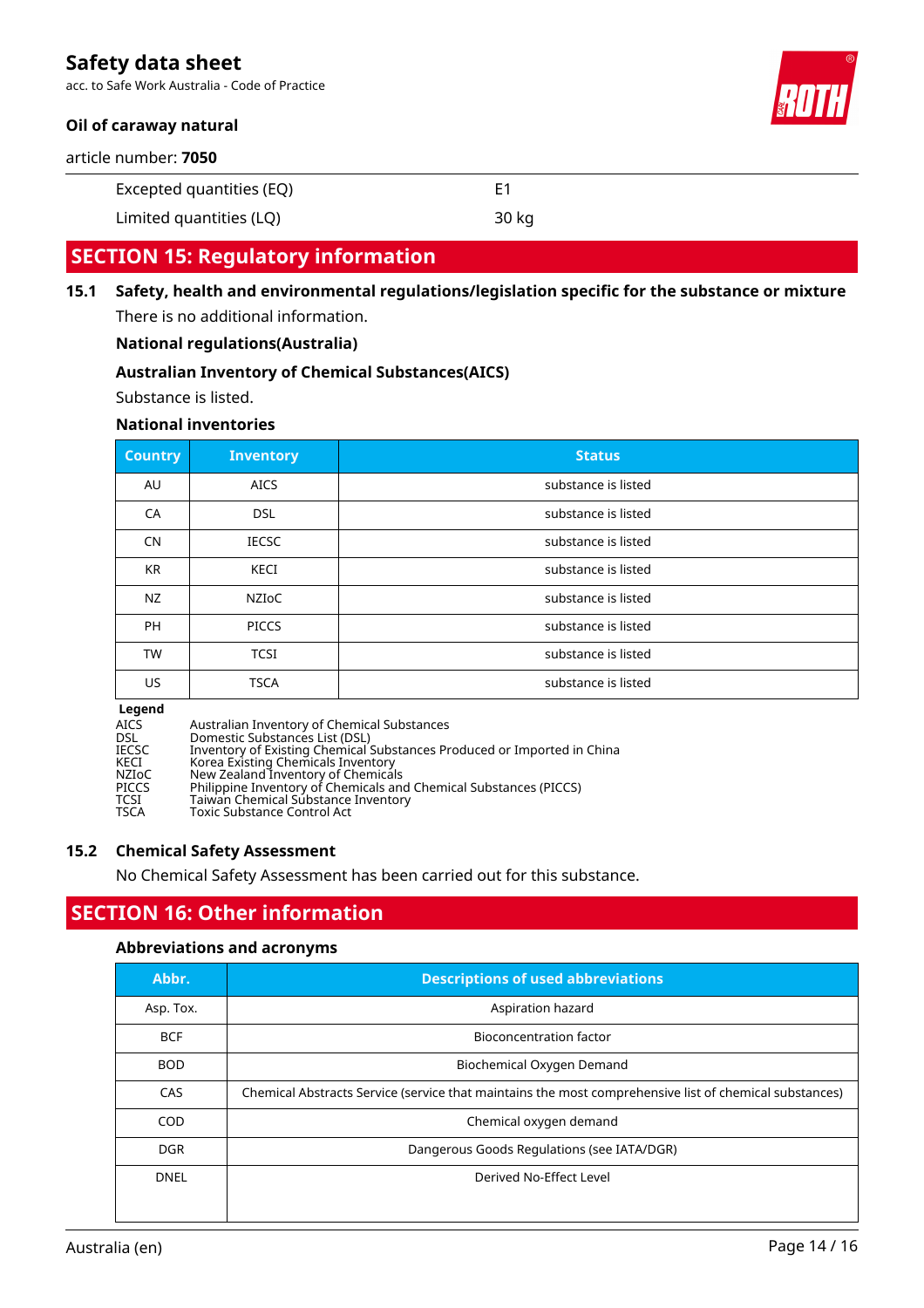acc. to Safe Work Australia - Code of Practice

### **Oil of caraway natural**

article number: **7050**

| Abbr.           | <b>Descriptions of used abbreviations</b>                                                                                                                                           |
|-----------------|-------------------------------------------------------------------------------------------------------------------------------------------------------------------------------------|
| <b>EC50</b>     | Effective Concentration 50 %. The EC50 corresponds to the concentration of a tested substance causing<br>50 % changes in response (e.g. on growth) during a specified time interval |
| EmS             | <b>Emergency Schedule</b>                                                                                                                                                           |
| ErC50           | $\equiv$ EC50: in this method, that concentration of test substance which results in a 50 % reduction in either<br>growth (EbC50) or growth rate (ErC50) relative to the control    |
| Eye Dam.        | Seriously damaging to the eye                                                                                                                                                       |
| Eye Irrit.      | Irritant to the eye                                                                                                                                                                 |
| Flam. Lig.      | Flammable liquid                                                                                                                                                                    |
| <b>GHS</b>      | "Globally Harmonized System of Classification and Labelling of Chemicals" developed by the United Na-<br>tions                                                                      |
| <b>IATA</b>     | <b>International Air Transport Association</b>                                                                                                                                      |
| <b>IATA/DGR</b> | Dangerous Goods Regulations (DGR) for the air transport (IATA)                                                                                                                      |
| <b>ICAO</b>     | International Civil Aviation Organization                                                                                                                                           |
| <b>ICAO-TI</b>  | Technical instructions for the safe transport of dangerous goods by air                                                                                                             |
| <b>IMDG</b>     | <b>International Maritime Dangerous Goods Code</b>                                                                                                                                  |
| IMDG-Code       | International Maritime Dangerous Goods Code                                                                                                                                         |
| <b>LC50</b>     | Lethal Concentration 50%: the LC50 corresponds to the concentration of a tested substance causing 50 %<br>lethality during a specified time interval                                |
| LD50            | Lethal Dose 50 %: the LD50 corresponds to the dose of a tested substance causing 50 % lethality during a<br>specified time interval                                                 |
| log KOW         | n-Octanol/water                                                                                                                                                                     |
| <b>MARPOL</b>   | International Convention for the Prevention of Pollution from Ships (abbr. of "Marine Pollutant")                                                                                   |
| PBT             | Persistent, Bioaccumulative and Toxic                                                                                                                                               |
| <b>PNEC</b>     | <b>Predicted No-Effect Concentration</b>                                                                                                                                            |
| Skin Corr.      | Corrosive to skin                                                                                                                                                                   |
| Skin Irrit.     | Irritant to skin                                                                                                                                                                    |
| Skin Sens.      | Skin sensitisation                                                                                                                                                                  |
| UN RTDG         | UN Recommendations on the Transport of Dangerous Good                                                                                                                               |
| vPvB            | Very Persistent and very Bioaccumulative                                                                                                                                            |

### **Key literature references and sources for data**

Safe Work Australia's Code of Practice for Labelling of Workplace Hazardous Chemicals (under WHS Regulations).

UN Recommendations on the Transport of Dangerous Good. International Maritime Dangerous Goods Code (IMDG). Dangerous Goods Regulations (DGR) for the air transport (IATA).